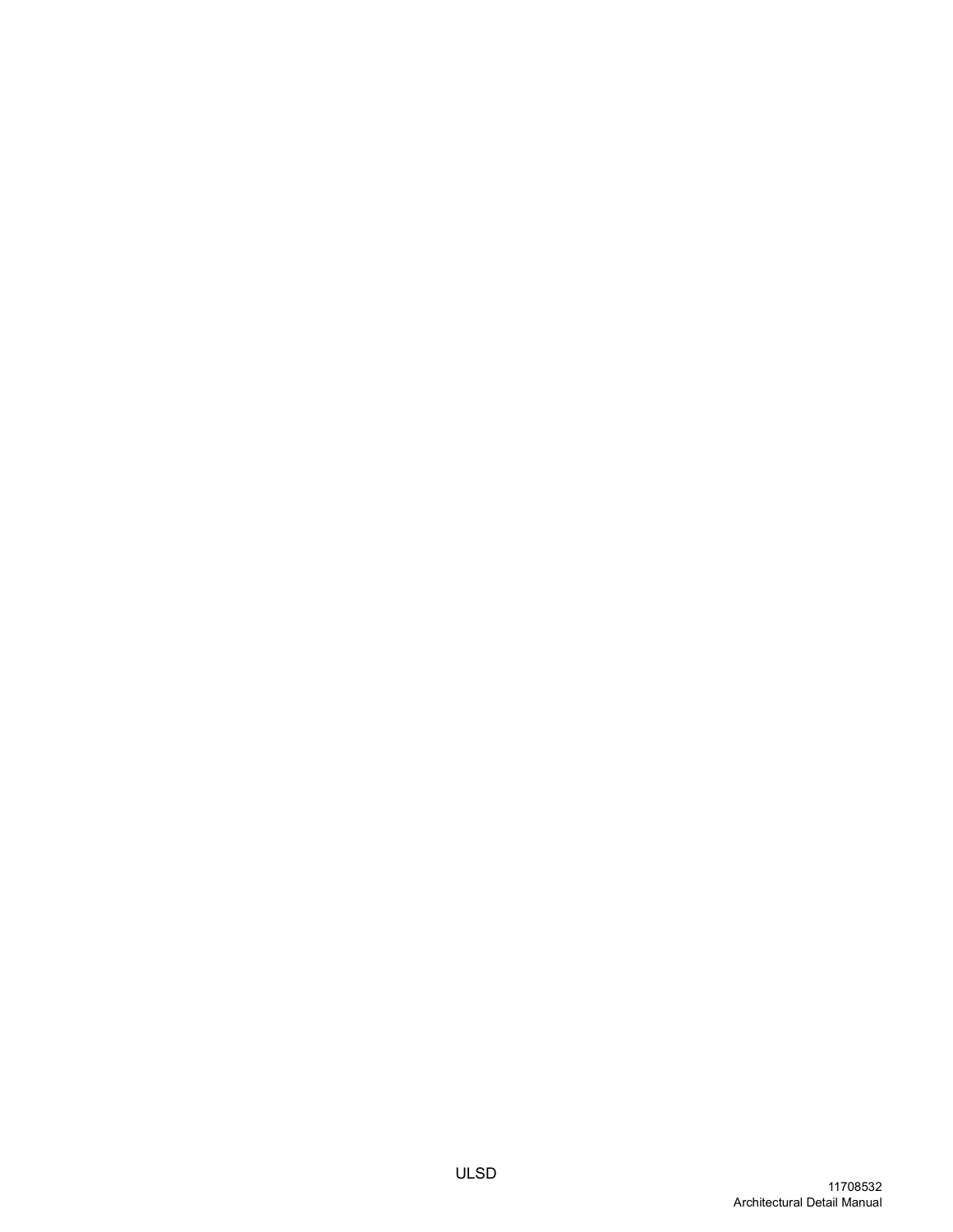

# <span id="page-2-0"></span>**Unit Features**

*NOTE: Ultimate Lift & Slide Door is not available with CE mark.*

- Stacked Configurations: All panels are contained within the frame. At least one panel is stationary with bi-parting doors having two stationary panels. When open, operating panels stack over the stationary panels.
- Pocket Configurations: All panels operate with at least one pocket. Bi-parting doors will have two pockets. When opened, all panels are concealed within the pocket.
- All Door units are shipped knocked-down (KD).

## **Frame:**

- Frame components are 1 7/16" (37) thick.
- Frame consists of jamb (s), head jamb, and sill tracks.
- Standard is treated bare pine to the interior and clad extruded aluminum to the exterior. Finger joint/edge glue for the frame component core with non finger-jointed pine veneer to the interior.
- Alternative wood species include mahogany or Vertical Grain Douglas Fir.
- Maximum header deflection is 1/8" (3)

## **Sill:**

- Standard recessed sill is the default and is designed to be installed into a slot in the concrete floor, has incorporated leveling system; and is capable of parallel interlock for multiple tracks. This sill does not have a drainage system.
- Recessed Sill with drainage is designed to be installed into a slot on the concrete floor; has an incorporated leveling system; is capable of parallel interlock for multiple tracks; and has an integral drainage system.
- Flush mounted track: Best used for interior applications and is routed into the floor surface.
- Standard sill color is anodized bronze with optional mill anodized available. (Any optional glass-filled ABS components will complement these colors.) Exposed sill track is 3/16" (5) above the finished floor.
- Performance Sill is designed to be installed on a sub-floor or within an open faced slot. The sill has an incorporated leveling system with interlocking tracks to ensure parallelism of multiple tracks. An integral drainage system is worked into the design of the sill. The sill has a nominal height of 2 1/8" (54).
- Sill must be within 1/32" (.8) level across the entire length

## **Panel:**

- 2 3/4" (70) thick-nominal with doweled fastened corners.
- Available in either Tall Bottom Rail or Short Bottom Rail panel style.
- Tall Bottom Rail: 6" (152) stiles and top rail. 8 1/8" (206) Bottom Rail.
- Short Bottom Rail: 4" (102) stiles and top rail. 6" (152) Bottom Rail.
- Stiles and Rails are LVL (laminated veneer lumber) core with non finger-jointed, bare pine veneer on interior. Preservative treated.
- Wood glazing cap is applied to interior with vinyl glazing bead and connecting barb. Standard profile is ogee with option of square.

## **Hardware:**

- Primary panels engage a minimum of two locking points on jambs or bi-parting inactive panel.
- Operating panels use two bogie carrier systems with two rollers which when activated lift panels on to a track allowing movement.
- Maximum panel weight is 660 pounds.
- Handle set: Interior flush mount: Permanently attached to all operating panels along the edge of the stile with a discrete lever which will raise or lower operating panels and engage locking points. Default finish is Bronze PVD, optional Satin Nickel PVD or Polished Brass PVD available.
- Keyed fixed handle an option for primary panel decrease NCO 4" (102).
- Exterior finger pull: All doors have exterior finger pulls located on the locking stile of the primary and bi-parting inactive panels. This provides a recessed area to push/pull the primary/bi-parting inactive panel from the exterior as well as an access point to pull panels from the stacked or pocket position.
- Bi-parting doors feature a recessed finger pull, to pull panels from the stacked or pocket positions.
- Optional interior finger pull provides recessed area to push/pull the primary/bi-parting inactive panels.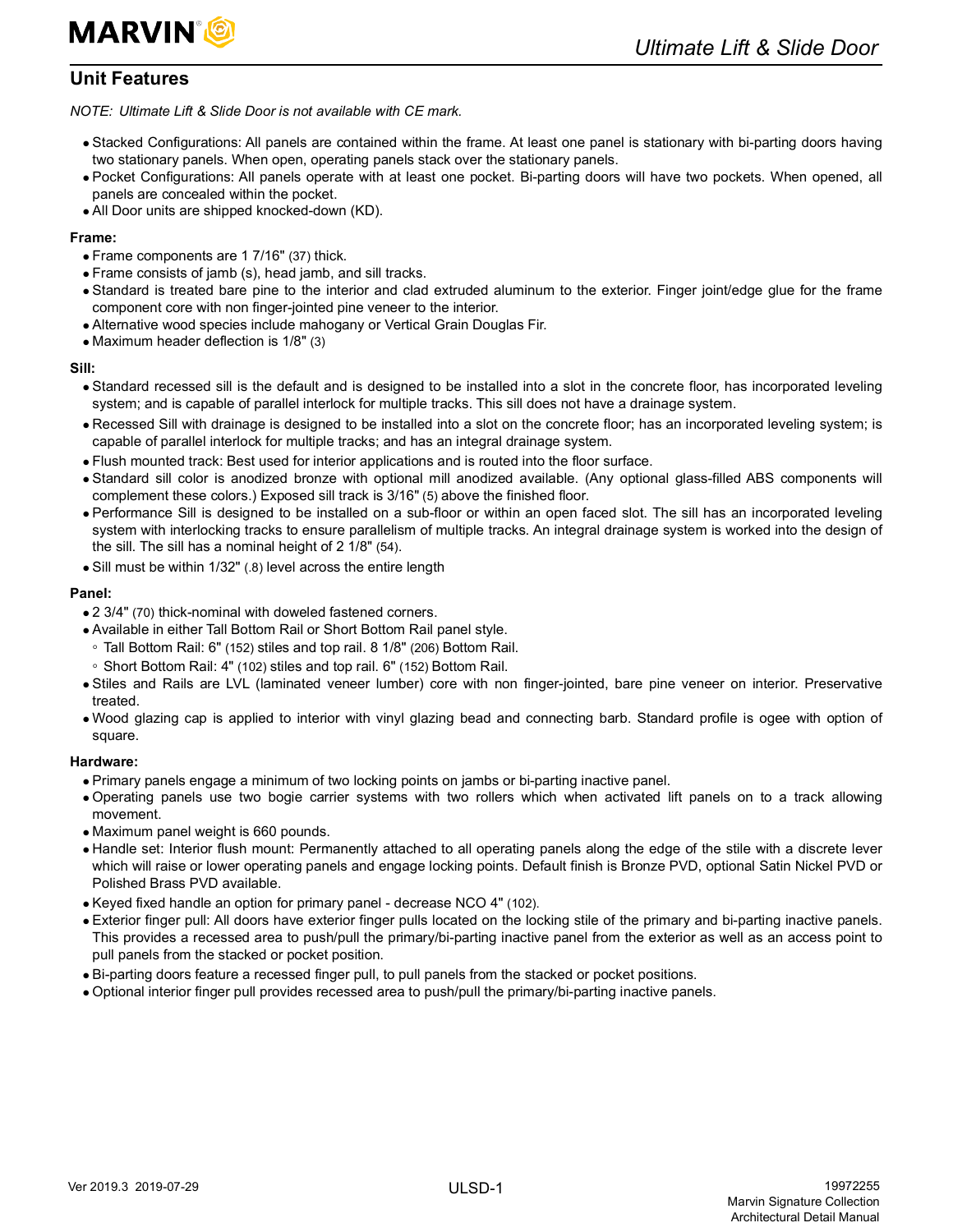

# <span id="page-3-0"></span>**Abbreviations - Operations - Configurations**

## **Glass and Glazing:**

- All glass is of select quality complying with ASTM C 1036. Safety glazing per CPSC 16 CFR 1201. Insulating glass is manufactured and tested to pass level ASTM 2190 and is IGCC certified.
- Glazing Method: Tempered insulated Low E2 Argon in an overall thickness of 7/8" (22)
- Glazing Seal: Silicone bedding, exterior.
- Glazing Type: Clear Insulating glass, Low E3 Argon, Low E1 Argon, Low E2/ERS Argon or air, Low E3/ERS Argon or air, Bronze, Gray, Reflective Bronze, Obscure. Laminated.
- Decorative glass options: Sandblasted, Glue Chip, Rain, Frost, 1/2 English Reed
- Glazing will be altitude adjusted for higher elevations, argon gas not included.

## **Weather Strip:**

 Default color is bronze/black, optional beige/grey color is available. All units are constructed with vinyl weather strip at the panel perimeter and interlocks. Weather Strip exposed to the exterior is UV resistant material.

## **Abbreviations:**

- Ultimate Lift & Slide Door ULSD
- Ultimate Lift & Slide Stacked Door ULSD STK
- Ultimate Lift & Slide Pocket Door ULSD PKT
- Short Bottom Rail panels SBR
- Tall Bottom Rail panels TBR

## **Operations**

Door handing is viewed from exterior.

- $X =$ Operating
- O = Stationary
- $L =$  Left handed bi-parting unit
- $R =$  Right handed bi-parting unit

## **Examples of operating descriptions:**

- 4 panels, moving left into a pocket.
- PXXXX ULSDPKT
- 3 panels, two of which move to left for stacking.
- OXX ULSDSTK
- 6 panels, three moving in each direction into a pocket. The primary panel on the right group of three panels.
- PXXX-XXXP R ULSDPKT
- 8 panels, with three moving in each direction for stacking. The primary panel is in the left group of four panels.
- OXXX-XXXO L ULSDSTK

## **Configurations:**

- Maximum of 4 panels in one direction.
- Maximum of 8 panels for bi-parting units.

## **Stacked:**

- 2 panel door unit OX, XO
- 3 panel door unit OXX, XXO
- 4 panel door unit OXXX, XXXO, OX-XO L or R
- 6 panel door unit OXX-XXO L or R
- 8 panel door unit OXXX-XXXO L or R

## **Pocket:**

- 1 panel door unit PX, XP
- 2 panel door unit PXX, XXP, PX-XP L or R
- 3 panel door unit PXXX, XXXP
- 4 panel door unit PXXXX, XXXXP, PXX-XXP L or R
- 6 panel door unit PXXX-XXXP L or R
- 8 panel door unit PXXXX-XXXXP L or R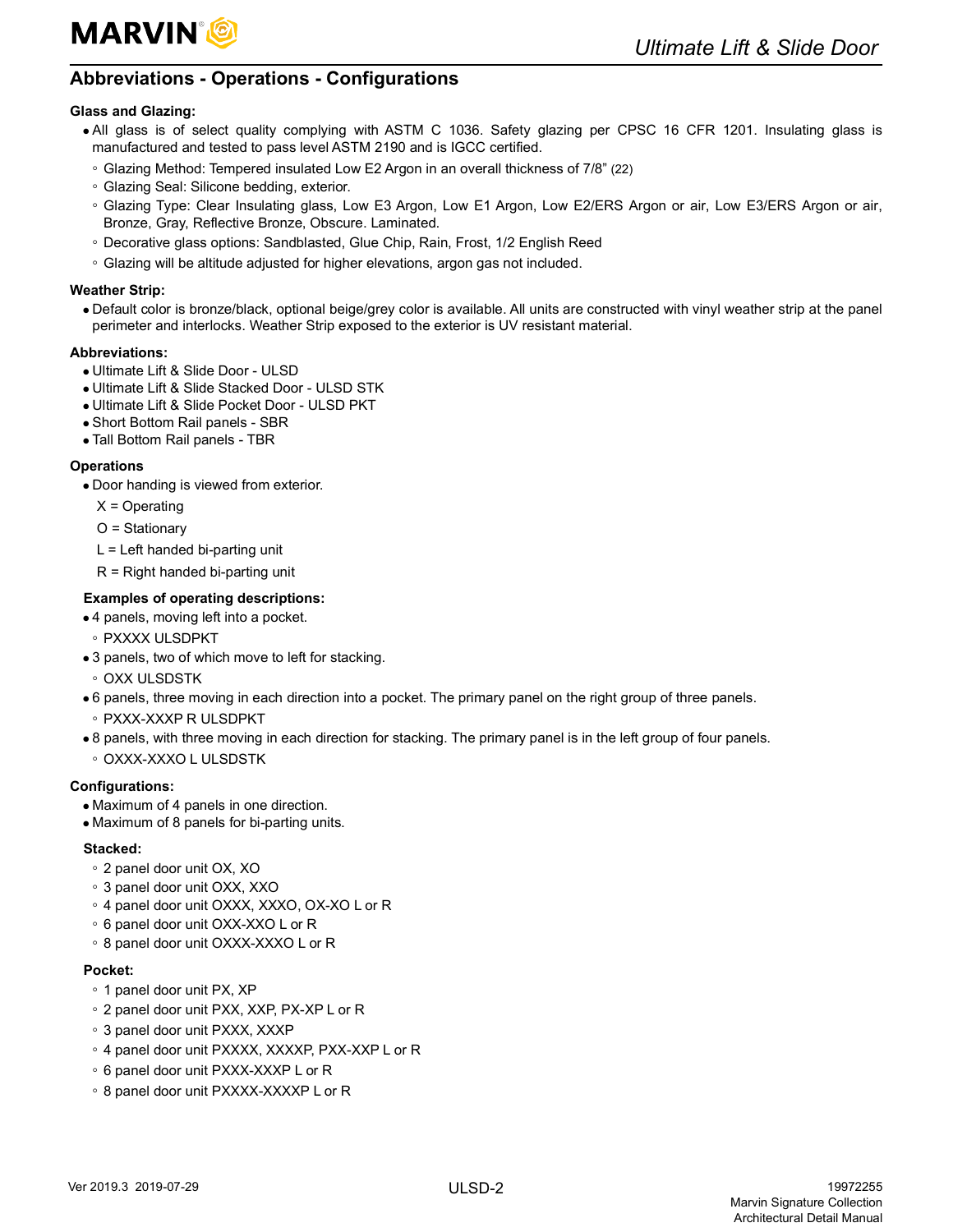

# <span id="page-4-0"></span>**Standard Divided Lite Option**







2 13/32  $(61)$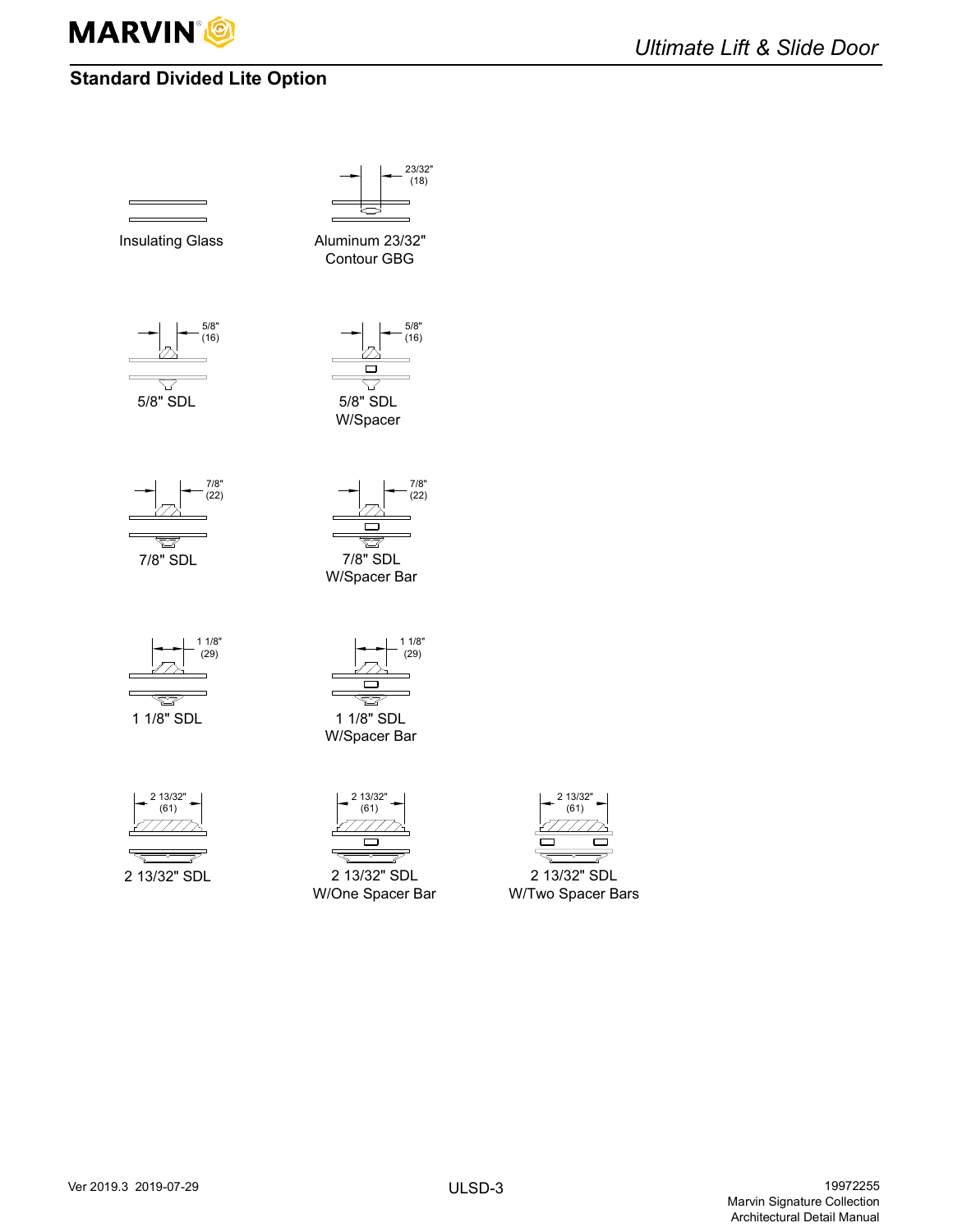

# <span id="page-5-0"></span>**Optional Interior Square Simulated Divided Lite**

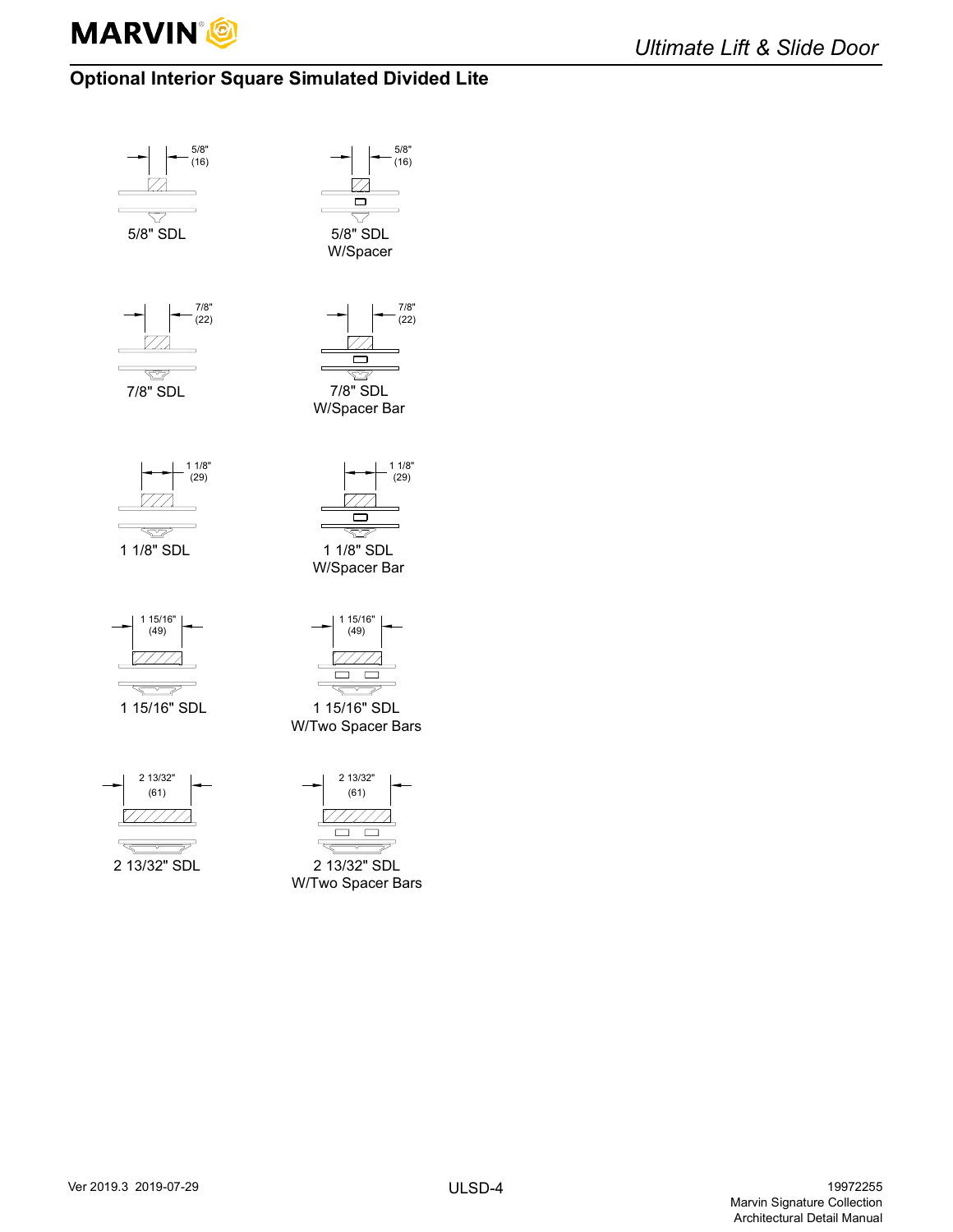E

# <span id="page-6-0"></span>**Minimum and Maximum Guidelines**

| <b>Mininum and Maximum Unit Measurements</b> |         |                  |         |           |        |               |                     |         |            |        |
|----------------------------------------------|---------|------------------|---------|-----------|--------|---------------|---------------------|---------|------------|--------|
|                                              |         | <b>Min Frame</b> |         |           |        |               | <b>Max Frame</b>    |         |            |        |
| <b>Style/Configuration</b>                   |         | Width            |         | Height    |        | Configuration | Width               |         | Height     |        |
|                                              |         | ft-in            | mm      | ft-in     | mm     |               | ft-in               | mm      | ft-in      | mm     |
| StackedContemporary*                         | XO / OX | 6-1 23/32        | (7218)  | 7-1 11/32 | (3692) | XXXO / OXXX   | 23-8 3/16           | (7218)  | 12-1 11/32 | (3692) |
| StackedTraditional                           | XO/OX   | 5-11 23/32       | (7066)  | 7-1 11/32 | (3692) | XXXO / OXXX   | 23-2 3/16           | (7066)  | 12-1 11/32 | (3692) |
| StackedContemporary*                         | OX-XO   | 12-0 3/8         | (14359) | 7-1 11/32 | (3692) | OXXX-XXXO     | 47-1 5/16           | (14359) | 12-1 11/32 | (3692) |
| StackedTraditional                           | OX-XO   | $11 - 83/8$      | (14054) | 7-1 11/32 | (3692) | OXXX-XXXO     | 46-1 5/16           | (14054) | 12-1 11/32 | (3692) |
| Pocket Contemporary*                         | XP / XP | 3-3 49/64        | (7201)  | 7-1 11/32 | (3692) | XXXXP / PXXXX | 23-7 31/64          | (7201)  | 12-1 11/32 | (3692) |
| <b>Pocket Traditional</b>                    | XP / XP | 3-3 49/64        | (7048)  | 7-1 11/32 | (3692) | XXXXP / PXXXX | 23-1 31/64          | (7048)  | 12-1 11/32 | (3692) |
| Pocket Contemporary*                         | PX-XP   | 6-4 15/32        | (14323) | 7-1 11/32 | (3692) | PXXXX-XXXXP   | 46-11 57/64 (14323) |         | 12-1 11/32 | (3692) |
| <b>Pocket Traditional</b>                    | PX-XP   | 6-4 15/32        | (14018) | 7-1 11/32 | (3692) | PXXXX-XXXXP   | 45-11 57/64 (14018) |         | 12-1 11/32 | (3692) |

| Lift and Slide Minimum and Maximum Panel Size |    |                   |    |            |         |                  |     |                   |  |  |  |
|-----------------------------------------------|----|-------------------|----|------------|---------|------------------|-----|-------------------|--|--|--|
| Sill Type                                     |    | <b>Panel Size</b> |    |            |         |                  |     |                   |  |  |  |
|                                               |    | <b>Min Width</b>  |    | Min Height |         | <b>Max Width</b> |     | <b>Max Height</b> |  |  |  |
|                                               |    | mm                | in | mm         | in      | mm               | in  | mm                |  |  |  |
| Flush/Recessed Sill                           | 31 | (787)             |    |            |         |                  |     |                   |  |  |  |
| Performance Sill                              |    | (889)             | 51 | (1295)     | 73 7/32 | (1860)           | 143 | (3632)            |  |  |  |

*NOTE: Units with asterisks have a maximum glass size of 60ft*2 *per panel.*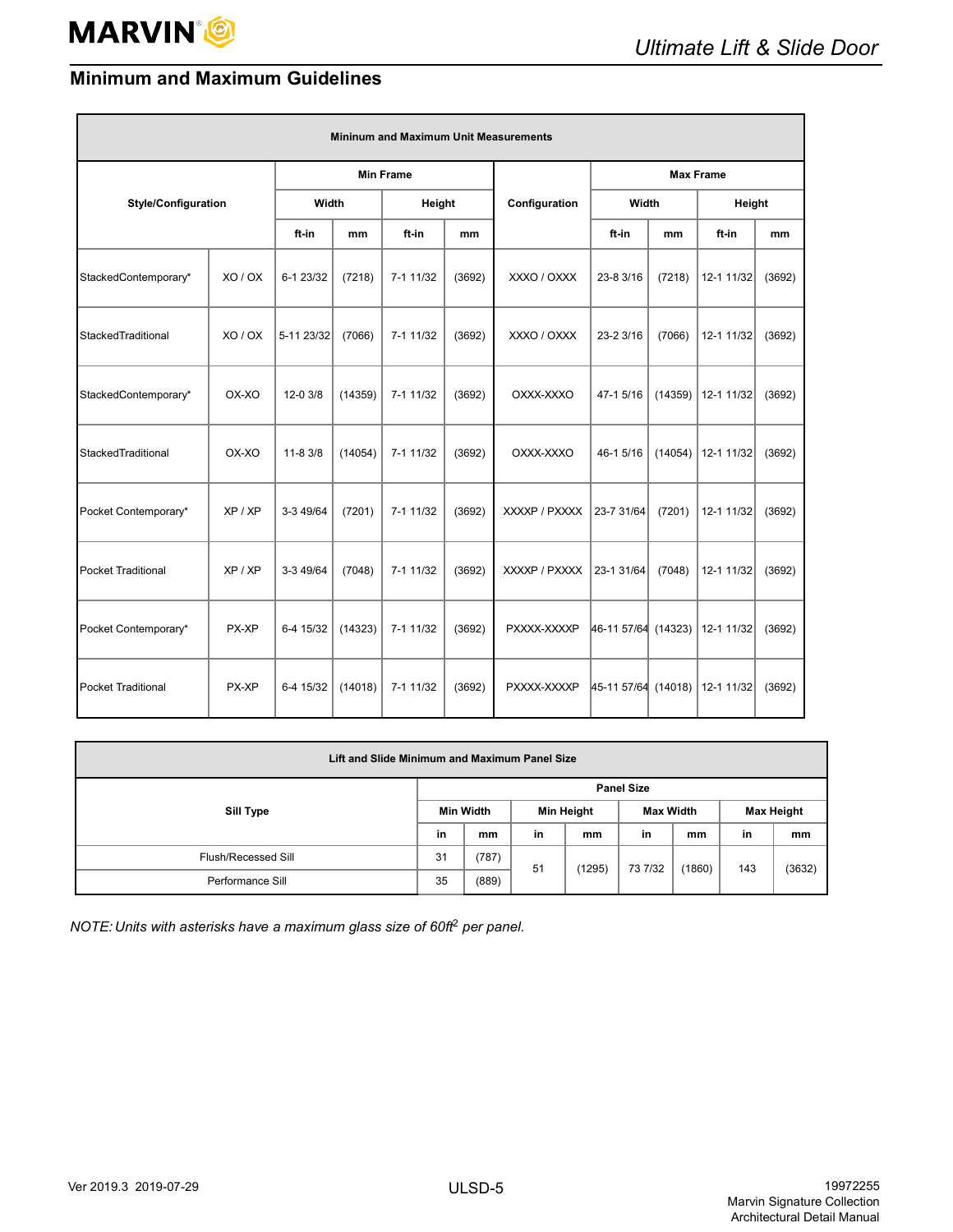# <span id="page-7-0"></span>**Net Clear Openings: Stacked Units**

| <b>Net Clear Opening Height</b> |                                           |                           |                                |                           |        |  |  |  |
|---------------------------------|-------------------------------------------|---------------------------|--------------------------------|---------------------------|--------|--|--|--|
| <b>Sill Type</b>                | <b>Flushed or Recessed Sill</b><br>Option |                           | <b>Performance Sill Option</b> |                           |        |  |  |  |
|                                 | Call<br><b>Number</b>                     | <b>Net Clear Openings</b> |                                | <b>Net Clear Openings</b> |        |  |  |  |
|                                 |                                           | $ft - in$                 | mm                             | $ft - in$                 | mm     |  |  |  |
| <b>Unit Height</b>              | $7-0$                                     | 6-10 17/32                | (2096)                         | 6-10 33/64                | (2096) |  |  |  |
|                                 | $8-0$                                     | 7-10 17/32                | (2401)                         | 7-10 33/64                | (2401) |  |  |  |
|                                 | $10 - 0$                                  | 9-10 17/32                | (3011)                         | 9-10 33/64                | (3010) |  |  |  |
|                                 | $12 - 0$                                  | 11-10 17/32               | (3620)                         | 11-10 33/64               | (3620) |  |  |  |

| <b>Net Clear Opening Width</b> |                                                                              |            |         |                                      |                                                     |  |                                                     |                              |                                                            |         |  |
|--------------------------------|------------------------------------------------------------------------------|------------|---------|--------------------------------------|-----------------------------------------------------|--|-----------------------------------------------------|------------------------------|------------------------------------------------------------|---------|--|
| <b>Unit Style</b>              |                                                                              |            |         | <b>Short Bottom Rail (UWLSD STK)</b> |                                                     |  |                                                     | Tall Bottom Rail (UWLSD STK) |                                                            |         |  |
| Unit<br>Configuration          | <b>Net Clear</b><br>Openings<br>Call<br><b>Flush Handle</b><br><b>Number</b> |            |         |                                      | Net clear<br><b>Openings</b><br><b>Fixed Handle</b> |  | <b>Net Clear</b><br>Openings<br><b>Flush Handle</b> |                              | <b>Net Clear</b><br><b>Openings</b><br><b>Fixed Handle</b> |         |  |
|                                |                                                                              | ft-in      | mm      | ft-in                                | mm                                                  |  | ft-in                                               | mm                           | ft-in                                                      | mm      |  |
|                                | $6-0$                                                                        | 2-8 3/8    | (822)   | 2-4 9/16                             | (725)                                               |  | $2 - 63/8$                                          | (772)                        | 2-2 9/16                                                   | (674)   |  |
| XO or OX                       | $8-0$                                                                        | $3 - 83/8$ | (1127)  | 3-4 9/16                             | (1030)                                              |  | $3-63/8$                                            | (1076)                       | $3-29/16$                                                  | (979)   |  |
|                                | $10 - 0$                                                                     | $4 - 83/8$ | (1432)  | 4-4 9/16                             | (1335)                                              |  | $4 - 63/8$                                          | (1381)                       | 4-2 9/16                                                   | (1284)  |  |
|                                | $12 - 0$                                                                     | $5 - 83/8$ | (1737)  | 5-4 9/16                             | (1640)                                              |  | $5 - 63/8$                                          | (1686)                       | 5-2 9/16                                                   | (1589)  |  |
|                                | $9 - 0$                                                                      | 5-5 39/64  | (1667)  | 5-1 51/64                            | (1569)                                              |  | 5-1 39/64                                           | (1565)                       | 4-9 51/64                                                  | (1468)  |  |
| XXO or OXX                     | $12 - 0$                                                                     | 7-5 39/64  | (2276)  | 7-1 51/64                            | (2179)                                              |  | 7-1 39/64                                           | (2175)                       | 6-9 51/64                                                  | (2077)  |  |
|                                | $15-0$                                                                       | 9-5 39/64  | (2886)  | 9-1 51/64                            | (2789)                                              |  | 9-1 39/64                                           | (2784)                       | 8-9 51/64                                                  | (2687)  |  |
|                                | $18-0$                                                                       | 11-5 39/64 | (3495)  | 11-1 51/64                           | (3398)                                              |  | 11-1 39/64                                          | (3394)                       | 10-9 51/64                                                 | (3297)  |  |
|                                | $12 - 0$                                                                     | 8-2 27/32  | (2511)  | 7-11 1/32                            | (2414)                                              |  | 7-8 27/32                                           | (2358)                       | 7-5 1/32                                                   | (2261)  |  |
| XXXO or OXXX                   | $16-0$                                                                       | 11-2 27/32 | (3425)  | 10-11 1/32                           | (3328)                                              |  | 10-8 27/32                                          | (3273)                       | 10-5 1/32                                                  | (3176)  |  |
|                                | $20 - 0$                                                                     | 14-2 27/32 | (4340)  | 13-11 1/32                           | (4242)                                              |  | 13-8 27/32                                          | (4187)                       | 13-5 1/32                                                  | (4090)  |  |
|                                | $24-0$                                                                       | 17-2 27/32 | (5254)  | 16-11 1/32                           | (5157)                                              |  | 16-8 27/32                                          | (5102)                       | 16-5 1/32                                                  | (5004)  |  |
|                                | $12 - 0$                                                                     | 5-5 57/64  | (1674)  | 5-2 1/16                             | (1577)                                              |  | 5-1 57/64                                           | (1572)                       | 4-10 1/16                                                  | (1475)  |  |
| OX-XO                          | $16-0$                                                                       | 7-5 57/64  | (2283)  | 7-2 1/16                             | (2186)                                              |  | 7-1 57/64                                           | (2182)                       | 6-10 1/16                                                  | (2085)  |  |
|                                | $20 - 0$                                                                     | 9-5 57/64  | (2893)  | $9-2$ 1/16                           | (2796)                                              |  | 9-1 57/64                                           | (2791)                       | 8-10 1/16                                                  | (2694)  |  |
|                                | $24-0$                                                                       | 11-5 57/64 | (3502)  | 11-2 1/16                            | (3405)                                              |  | 11-1 57/64                                          | (3401)                       | 10-10 1/16                                                 | (3304)  |  |
|                                | $18-0$                                                                       | 11-0 23/64 | (3362)  | 10-8 17/32                           | (3265)                                              |  | 10-4 23/64                                          | (3159)                       | 10-0 17/32                                                 | (3062)  |  |
| OXX-XXO                        | $24-0$                                                                       | 15-0 23/64 | (4581)  | 14-8 17/32                           | (4484)                                              |  | 14-4 23/64                                          | (4378)                       | 14-0 17/32                                                 | (4281)  |  |
|                                | $30-0$                                                                       | 19-0 23/64 | (5800)  | 18-8 17/32                           | (5703)                                              |  | 18-4 23/64                                          | (5597)                       | 18-0 17/32                                                 | (5500)  |  |
|                                | $36-0$                                                                       | 23-0 23/64 | (7020)  | 22-8 17/32                           | (6922)                                              |  | 22-4 23/64                                          | (6816)                       | 22-0 17/32                                                 | (6719)  |  |
|                                | $24-0$                                                                       | 16-6 53/64 | (5050)  | 16-3 1/64                            | (4953)                                              |  | 15-6 53/64                                          | (4746)                       | 15-3 1/64                                                  | (4648)  |  |
| OXXX-XXXO                      | $32-0$                                                                       | 22-6 53/64 | (6879)  | 22-3 1/64                            | (6782)                                              |  | 21-6 53/64                                          | (6574)                       | 21-3 1/64                                                  | (6477)  |  |
|                                | $40 - 0$                                                                     | 28-6 53/64 | (8708)  | 28-3 1/64                            | (8611)                                              |  | 27-6 53/64                                          | (8403)                       | 27-3 1/64                                                  | (8306)  |  |
|                                | $48-0$                                                                       | 34-6 53/64 | (10537) | 34-3 1/64                            | (10440)                                             |  | 33-6 53/64                                          | (10232)                      | 33-3 1/64                                                  | (10135) |  |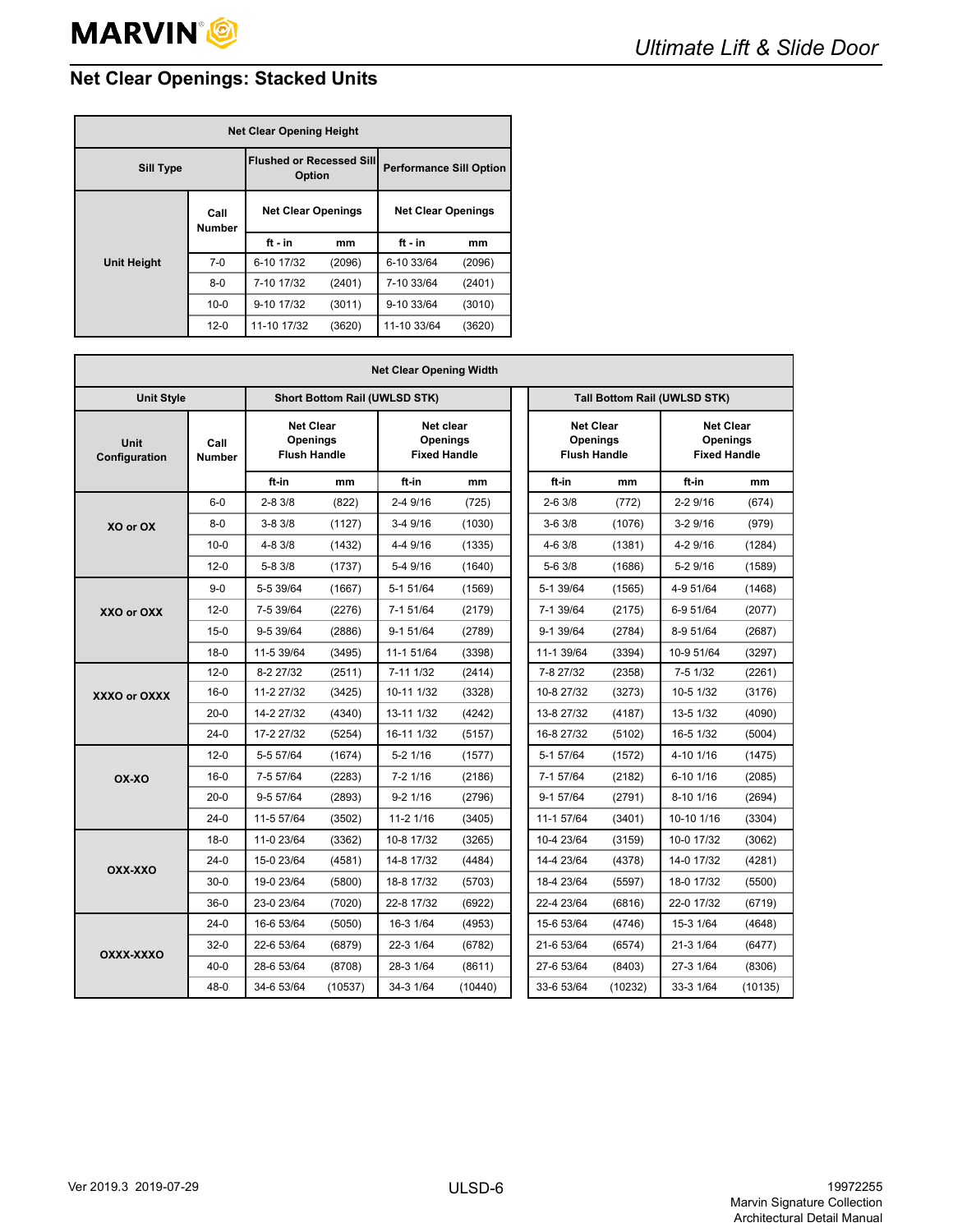# <span id="page-8-0"></span>**Net Clear Openings: Pocket Units**

| <b>Net Clear Opening Height</b> |                                           |                           |                                |                           |        |  |  |  |
|---------------------------------|-------------------------------------------|---------------------------|--------------------------------|---------------------------|--------|--|--|--|
| <b>Sill Type</b>                | <b>Flushed or Recessed Sill</b><br>Option |                           | <b>Performance Sill Option</b> |                           |        |  |  |  |
|                                 | Call<br><b>Number</b>                     | <b>Net Clear Openings</b> |                                | <b>Net Clear Openings</b> |        |  |  |  |
|                                 |                                           | $ft - in$                 | mm                             | ft - in                   | mm     |  |  |  |
| <b>Unit Height</b>              | $7-0$                                     | 6-10 17/32                | (2096)                         | 6-10 33/64                | (2096) |  |  |  |
|                                 | $8 - 0$                                   | 7-10 17/32                | (2401)                         | 7-10 33/64                | (2401) |  |  |  |
|                                 | $10 - 0$                                  | 9-10 17/32                | (3011)                         | 9-10 33/64                | (3010) |  |  |  |
|                                 | $12 - 0$                                  | 11-10 17/32               | (3620)                         | 11-10 33/64               | (3620) |  |  |  |

| <b>Net Clear Opening Width</b> |                       |            |                                                                                                                                                                          |                                      |         |                              |              |         |                                                            |         |
|--------------------------------|-----------------------|------------|--------------------------------------------------------------------------------------------------------------------------------------------------------------------------|--------------------------------------|---------|------------------------------|--------------|---------|------------------------------------------------------------|---------|
| <b>Unit Style</b>              |                       |            |                                                                                                                                                                          | <b>Short Bottom Rail (UWLSD PKT)</b> |         | Tall Bottom Rail (UWLSD PKT) |              |         |                                                            |         |
| Unit<br>Configuration          | Call<br><b>Number</b> |            | <b>Net Clear</b><br>Net clear<br><b>Net Clear</b><br><b>Openings</b><br><b>Openings</b><br>Openings<br><b>Flush Handle</b><br><b>Fixed Handle</b><br><b>Flush Handle</b> |                                      |         |                              |              |         | <b>Net Clear</b><br><b>Openings</b><br><b>Fixed Handle</b> |         |
|                                |                       | ft-in      | mm                                                                                                                                                                       | ft-in                                | mm      |                              | ft-in        | mm      | ft-in                                                      | mm      |
|                                | $3-0$                 | $3-0.3/32$ | (917)                                                                                                                                                                    | $2 - 83/32$                          | (815)   |                              | $3 - 0.3/32$ | (917)   | $2 - 83/32$                                                | (815)   |
| <b>XP or PX</b>                | $4 - 0$               | 4-0 3/32   | (1221)                                                                                                                                                                   | $3 - 83/32$                          | (1120)  |                              | 4-0 3/32     | (1221)  | 3-8 3/32                                                   | (1120)  |
|                                | $5-0$                 | 5-0 3/32   | (1526)                                                                                                                                                                   | 4-8 3/32                             | (1425)  |                              | 5-0 3/32     | (1526)  | 4-8 3/32                                                   | (1425)  |
|                                | $6-0$                 | 6-0 3/32   | (1831)                                                                                                                                                                   | 5-8 3/32                             | (1729)  |                              | 6-0 3/32     | (1831)  | 5-8 3/32                                                   | (1729)  |
|                                | $6-0$                 | 5-8 59/64  | (1750)                                                                                                                                                                   | 5-5 3/32                             | (1653)  |                              | 5-6 59/64    | (1700)  | 5-3 3/32                                                   | (1603)  |
| XXP or PXX                     | $8 - 0$               | 7-8 59/64  | (2360)                                                                                                                                                                   | 7-5 3/32                             | (2263)  |                              | 7-6 59/64    | (2309)  | 7-3 3/32                                                   | (2212)  |
|                                | $10 - 0$              | 9-8 59/64  | (2970)                                                                                                                                                                   | $9 - 53/32$                          | (2873)  |                              | 9-6 59/64    | (2919)  | 9-3 3/32                                                   | (2822)  |
|                                | $12 - 0$              | 11-8 59/64 | (3579)                                                                                                                                                                   | 11-5 3/32                            | (3482)  |                              | 11-6 59/64   | (3528)  | 11-3 3/32                                                  | (3431)  |
|                                | $9 - 0$               | 8-6 5/32   | (2595)                                                                                                                                                                   | 8-2 21/64                            | (2498)  |                              | 8-2 5/32     | (2493)  | 7-10 21/64                                                 | (2396)  |
| XXXP or PXXX                   | $12 - 0$              | 11-6 5/32  | (3509)                                                                                                                                                                   | 11-2 21/64                           | (3412)  |                              | 11-2 5/32    | (3407)  | 10-10 21/64                                                | (3310)  |
|                                | $15 - 0$              | 14-6 5/32  | (4423)                                                                                                                                                                   | 14-2 21/64                           | (4326)  |                              | 14-2 5/32    | (4322)  | 13-10 21/64                                                | (4225)  |
|                                | $18 - 0$              | 17-6 5/32  | (5338)                                                                                                                                                                   | 17-2 21/64                           | (5241)  |                              | 17-2 5/32    | (5236)  | 16-10 21/64                                                | (5139)  |
|                                | $12 - 0$              | 11-3 25/64 | (3439)                                                                                                                                                                   | 10-11 9/16                           | (3342)  |                              | 10-9 7/16    | (3288)  | 10-5 9/16                                                  | (3189)  |
| <b>XXXXP or PXXXX</b>          | $16 - 0$              | 15-3 25/64 | (4658)                                                                                                                                                                   | 14-11 9/16                           | (4561)  |                              | 14-9 7/16    | (4507)  | 14-5 9/16                                                  | (4409)  |
|                                | $20 - 0$              | 19-3 3/8   | (5877)                                                                                                                                                                   | 18-11 9/16                           | (5780)  |                              | 18-9 7/16    | (5726)  | 18-5 9/16                                                  | (5628)  |
|                                | $24-0$                | 23-3 25/64 | (7096)                                                                                                                                                                   | 22-11 9/16                           | (6999)  |                              | 22-9 7/16    | (6945)  | 22-5 9/16                                                  | (6847)  |
|                                | $6-0$                 | 6-0 43/64  | (1846)                                                                                                                                                                   | 5-8 43/64                            | (1744)  |                              | 6-0 43/64    | (1846)  | 5-8 43/64                                                  | (1744)  |
| PX-XP                          | $8 - 0$               | 8-0 43/64  | (2456)                                                                                                                                                                   | 7-8 43/64                            | (2354)  |                              | 8-0 43/64    | (2456)  | 7-8 43/64                                                  | (2354)  |
|                                | $10 - 0$              | 10-0 43/64 | (3065)                                                                                                                                                                   | 9-8 43/64                            | (2964)  |                              | 10-0 43/64   | (3065)  | 9-8 43/64                                                  | (2964)  |
|                                | $12-0$                | 12-0 43/64 | (3675)                                                                                                                                                                   | 11-8 43/64                           | (3573)  |                              | 12-0 43/64   | (3675)  | 11-8 43/64                                                 | (3573)  |
|                                | $18-0$                | 11-6 31/32 | (3530)                                                                                                                                                                   | 11-3 9/64                            | (3433)  |                              | 11-2 31/32   | (3428)  | 10-11 9/64                                                 | (3331)  |
| <b>PXX-XXP</b>                 | $24-0$                | 15-6 31/32 | (4749)                                                                                                                                                                   | 15-3 9/64                            | (4652)  |                              | 15-2 31/32   | (4647)  | 14-11 9/64                                                 | (4550)  |
|                                | $30-0$                | 19-6 31/32 | (5968)                                                                                                                                                                   | 19-3 9/64                            | (5871)  |                              | 19-2 31/32   | (5867)  | 18-11 9/64                                                 | (5769)  |
|                                | $36-0$                | 23-6 31/32 | (7187)                                                                                                                                                                   | 23-3 9/64                            | (7090)  |                              | 23-2 31/32   | (7086)  | 22-11 9/64                                                 | (6989)  |
|                                | $18 - 0$              | 17-1 7/16  | (5218)                                                                                                                                                                   | 16-9 39/64                           | (5121)  |                              | 16-5 7/16    | (5015)  | 16-1 39/64                                                 | (4918)  |
| PXXX-XXXP                      | $24-0$                | 23-17/16   | (7047)                                                                                                                                                                   | 22-9 39/64                           | (6950)  |                              | 22-5 7/16    | (6844)  | 22-1 39/64                                                 | (6747)  |
|                                | $30 - 0$              | 29-1 7/16  | (8876)                                                                                                                                                                   | 28-9 39/64                           | (8779)  |                              | 28-5 7/16    | (8673)  | 28-1 39/64                                                 | (8575)  |
|                                | $36-0$                | 35-1 7/16  | (10705)                                                                                                                                                                  | 34-9 39/64                           | (10607) |                              | 34-5 7/16    | (10501) | 34-1 39/64                                                 | (10404) |
|                                | $24-0$                | 22-7 29/32 | (6906)                                                                                                                                                                   | 22-4 5/64                            | (6809)  |                              | 21-7 29/32   | (6602)  | 21-4 5/64                                                  | (6505)  |
| PXXXX-XXXXP                    | $32-0$                | 30-7 29/32 | (9345)                                                                                                                                                                   | 30-4 5/64                            | (9248)  |                              | 29-7 29/32   | (9040)  | 29-4 5/64                                                  | (8943)  |
|                                | $40 - 0$              | 38-7 29/32 | (11783)                                                                                                                                                                  | 38-4 5/64                            | (11686) |                              | 37-7 29/32   | (11478) | 37-4 5/64                                                  | (11381) |
|                                | $48 - 0$              | 46-7 29/32 | (14222)                                                                                                                                                                  | 46-4 5/64                            | (14125) |                              | 45-7 29/32   | (13917) | 45-4 5/64                                                  | (13820) |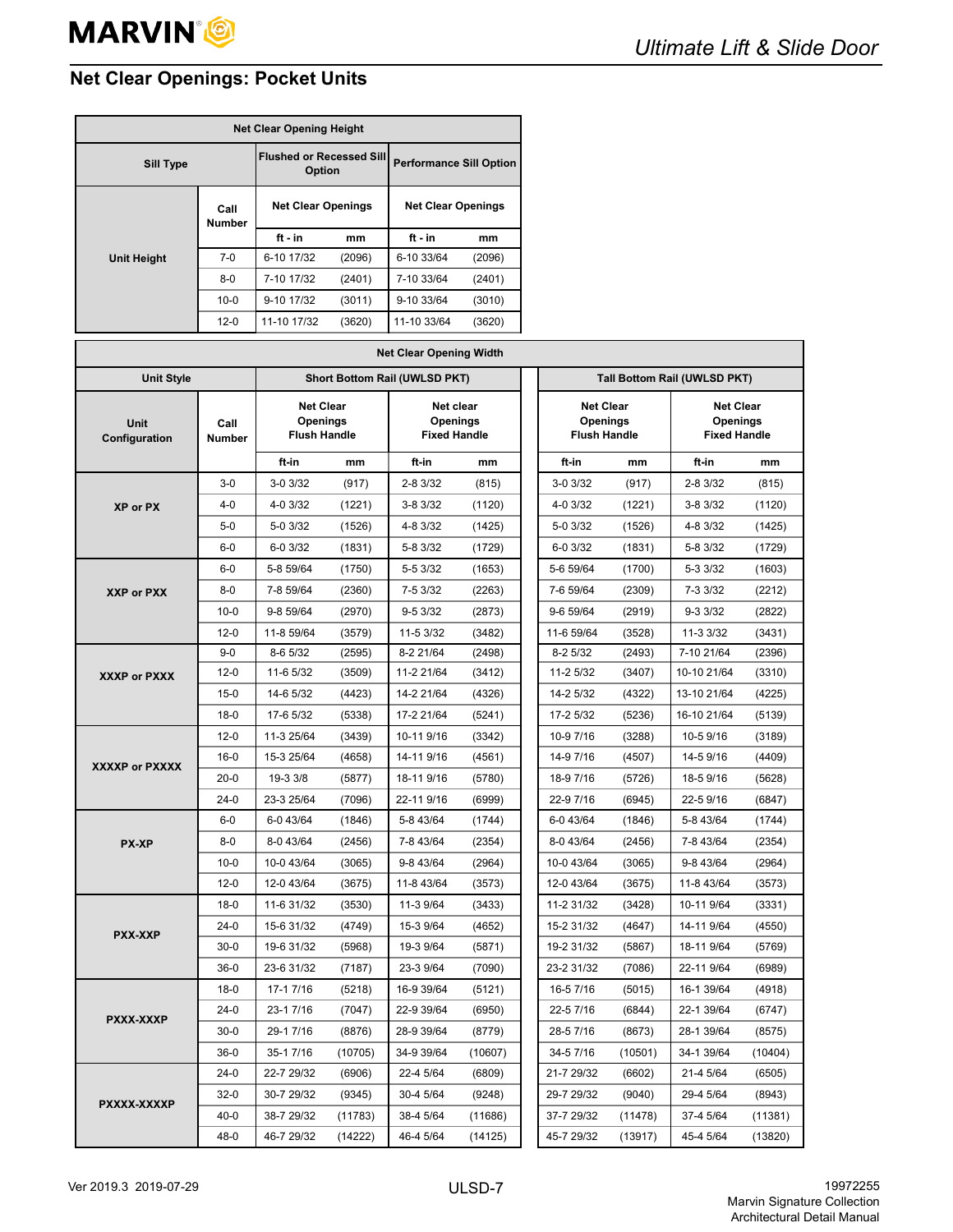# <span id="page-9-0"></span>**Promoted Sizes and Configurations**

|         | <b>Stacked Units</b>                      |             |                         |                     |                       |  |  |  |  |  |
|---------|-------------------------------------------|-------------|-------------------------|---------------------|-----------------------|--|--|--|--|--|
|         | <b>Promoted Sizes and Configurations</b>  |             |                         |                     |                       |  |  |  |  |  |
|         | Based on: 3/0, 4/0, 5/0, 6/0 Panel Widths |             |                         |                     |                       |  |  |  |  |  |
|         | 7/0, 8/0, 10/0 Panel Heights              |             |                         |                     |                       |  |  |  |  |  |
| 2W      | <b>8W</b><br>3W<br>4W<br>4W<br>6W         |             |                         |                     |                       |  |  |  |  |  |
| OX / XO | OXX / XXO                                 | OXXX / XXXO | $OX - XO$<br>$L$ or $R$ | OXX - XXO<br>L or R | OXXX - XXXO<br>L or R |  |  |  |  |  |
| 6070    | 9070                                      | 12070       | 12070                   | 18070               | 24070                 |  |  |  |  |  |
| 8070    | 12070                                     | 16070       | 16070                   | 24070               | 32070                 |  |  |  |  |  |
| 10070   | 15070                                     | 20070       | 20070                   | 30070               | 40070                 |  |  |  |  |  |
| 12070   | 18070                                     | 24070       | 24070                   | 36070               | 48070                 |  |  |  |  |  |
| 6080    | 9080                                      | 12080       | 12080                   | 18080               | 24080                 |  |  |  |  |  |
| 8080    | 12080                                     | 16080       | 16080                   | 24080               | 32080                 |  |  |  |  |  |
| 10080   | 15080                                     | 20080       | 20080                   | 30080               | 40080                 |  |  |  |  |  |
| 12080   | 18080                                     | 24080       | 24080                   | 36080               | 48080                 |  |  |  |  |  |
| 60100   | 90100                                     | 120100      | 120100                  | 180100              | 240100                |  |  |  |  |  |
| 80100   | 120100                                    | 160100      | 160100                  | 240100              | 320100                |  |  |  |  |  |
| 100100  | 150100                                    | 200100      | 200100                  | 300100              | 400100                |  |  |  |  |  |
| 120100  | 180100                                    | 240100      | 240100                  | 360100              | 480100                |  |  |  |  |  |

|                     | <b>Pocket Units</b>                       |                     |                     |                     |                     |                     |                     |  |  |
|---------------------|-------------------------------------------|---------------------|---------------------|---------------------|---------------------|---------------------|---------------------|--|--|
|                     | <b>Promoted Sizes and Configurations</b>  |                     |                     |                     |                     |                     |                     |  |  |
|                     | Based on: 3/0, 4/0, 5/0, 6/0 Panel Widths |                     |                     |                     |                     |                     |                     |  |  |
|                     | 7/0, 8/0, 10/0 Panel Heights              |                     |                     |                     |                     |                     |                     |  |  |
| 1 Pocket<br>1 Panel | 1 Pocket<br>2 Panel                       | 1 Pocket<br>3 Panel | 1 Pocket<br>4 Panel | 2 Pocket<br>2 Panel | 2 Pocket<br>4 Panel | 2 Pocket<br>6 Panel | 2 Pocket<br>8 Panel |  |  |
| PX/XP               | PXX / XXP                                 | PXXX / XXXP         | PXXXX / XXXXP       | PX/XP               | PXX / XXP           | PXXX / XXXP         | PXXXX / XXXXP       |  |  |
| 3070                | 6070                                      | 9070                | 12070               | 6070                | 12070               | 18070               | 24070               |  |  |
| 4070                | 8070                                      | 12070               | 16070               | 8070                | 16070               | 24070               | 32070               |  |  |
| 5070                | 10070                                     | 15070               | 20070               | 10070               | 20070               | 30070               | 40070               |  |  |
| 6070                | 12070                                     | 18070               | 24070               | 12070               | 24070               | 36070               | 48070               |  |  |
| 3080                | 6080                                      | 9080                | 12080               | 6080                | 12080               | 18080               | 24080               |  |  |
| 4080                | 8080                                      | 12080               | 16080               | 8080                | 16080               | 24080               | 32080               |  |  |
| 5080                | 10080                                     | 15080               | 20080               | 10080               | 20080               | 30080               | 40080               |  |  |
| 6080                | 12080                                     | 18080               | 24080               | 12080               | 24080               | 36080               | 48080               |  |  |
| 30100               | 60100                                     | 90100               | 120100              | 60100               | 120100              | 180100              | 240100              |  |  |
| 40100               | 80100                                     | 120100              | 160100              | 80100               | 160100              | 240100              | 320100              |  |  |
| 50100               | 100100                                    | 150100              | 200100              | 100100              | 200100              | 300100              | 400100              |  |  |
| 60100               | 120100                                    | 180100              | 240100              | 120100              | 240100              | 360100              | 480100              |  |  |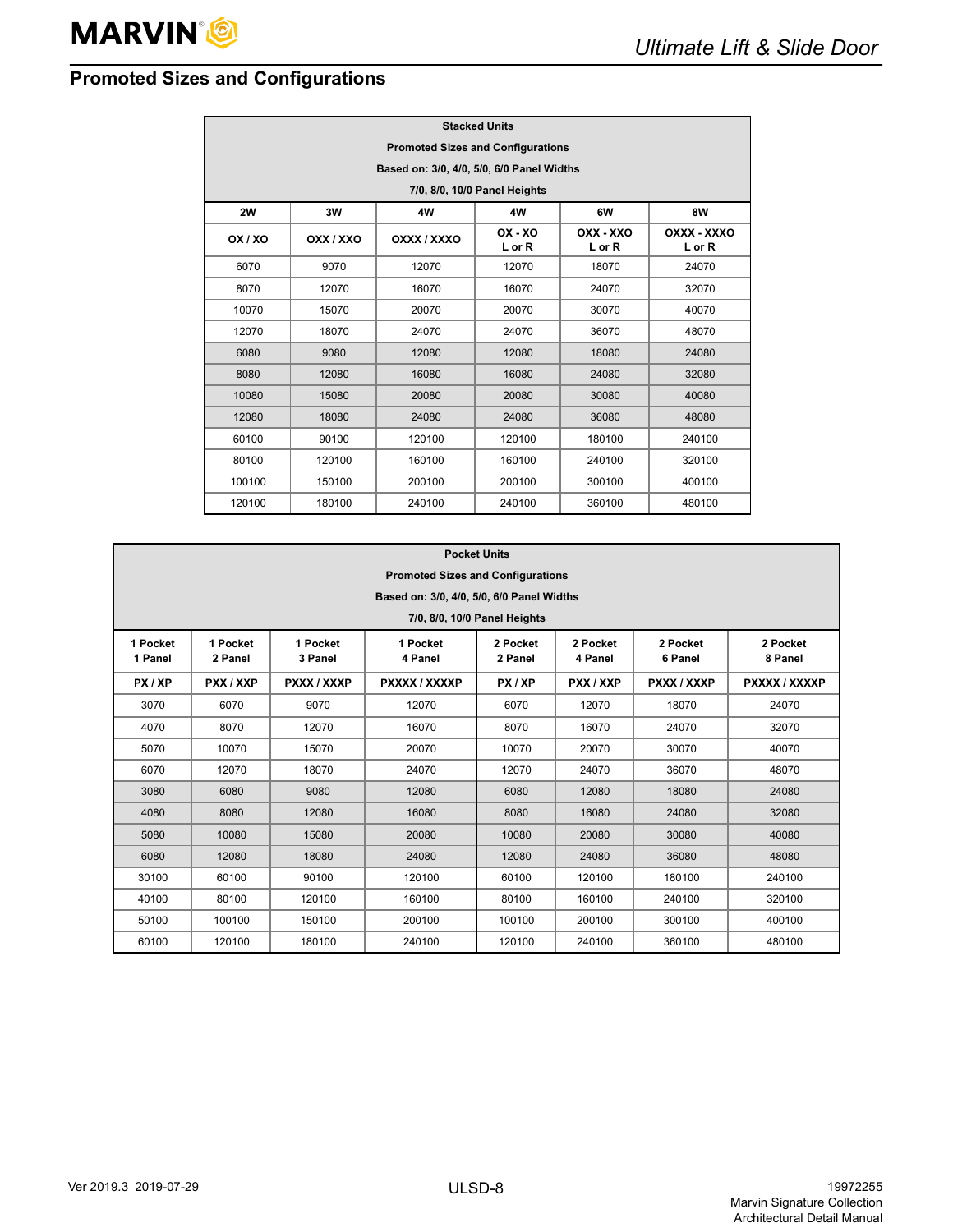

7 7/8" (200)

## <span id="page-10-0"></span>**Sill Details: Standard Recessed - Stacked and Pocket Units**

Scale: Not to Scale

## **Description of Measurements Used**

- L. **Total RO Height:** Is from the bottom of the slot to 1/2" (13) above the header jamb height.
- M.**Rough Opening Height:** For Recessed/Flush: Sub Floor surface to 1/2" (13) above the header jamb height.
- N. **Frame Height:** For Recessed/Flush: Top of finished floor to top of header jamb.
- O.**System OM Height:** Distance from the bottom of the sill to top of head jamb.
- S. **Net Clear Opening Height:** The shortest measurement from the top of sill track to bottom surface of header guide.



Best for interior applications, the base of this sill is routed into the finished floor to a point that the track is exposed 3/16" (5) above finished floor.

Recessed Sill with Drainage A weep system within the sill allows water which migrates over the sill or through the interlocks to exit to the exterior.

*NOTE: Square sticking is the default for the short bottom rail product.*

Slot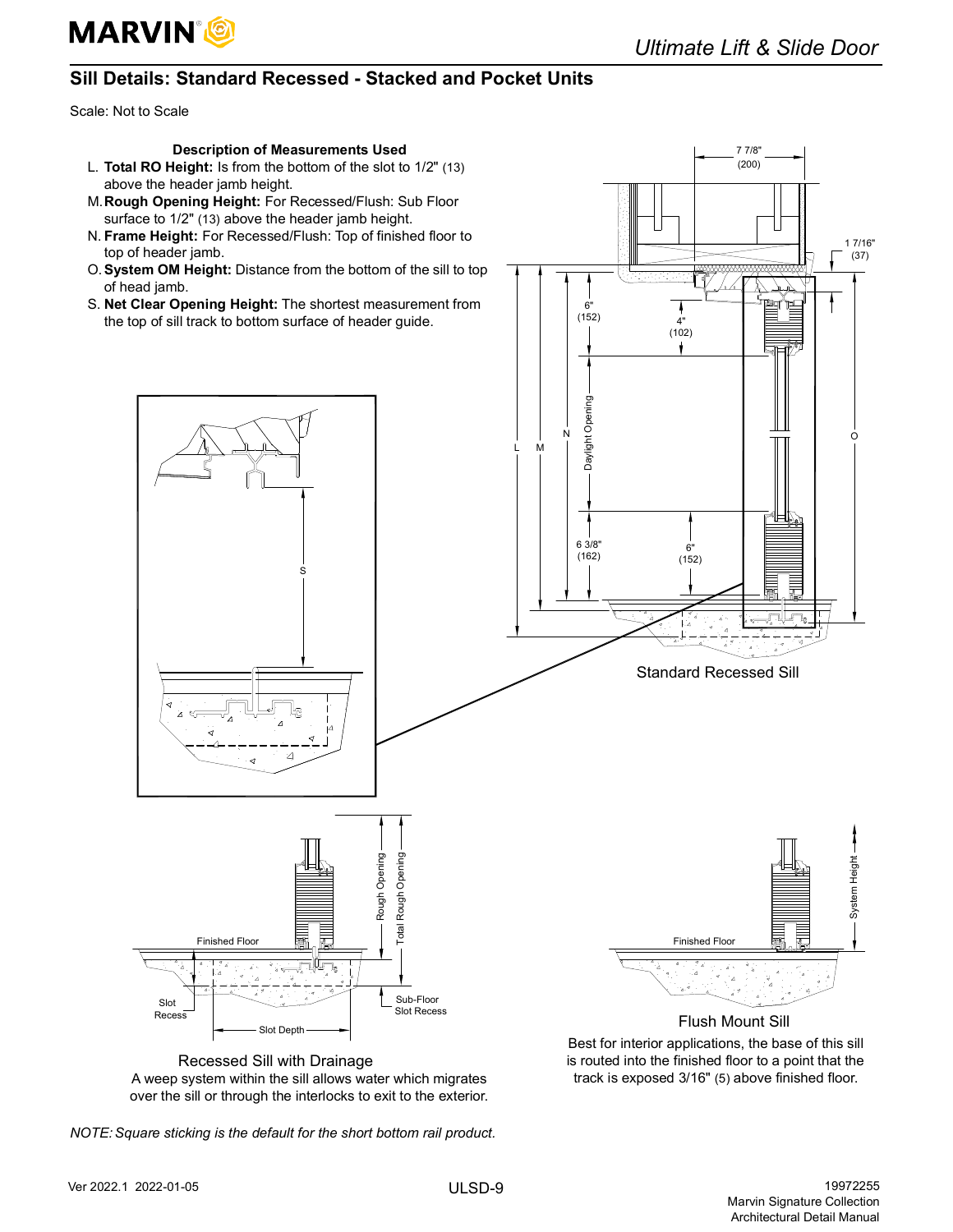

# <span id="page-11-0"></span>**Recessed Sill Slot Depth and Floor Thickness**

## **Slot Depth Chart**

| Recessed and Recessed with Drainage Sill<br>Slot Depth Chart |         |                      |                              |       |  |  |  |  |
|--------------------------------------------------------------|---------|----------------------|------------------------------|-------|--|--|--|--|
| Number of                                                    |         | Pocket Slot<br>Depth | <b>Stacked Slot</b><br>Depth |       |  |  |  |  |
| Tracks                                                       | in      | mm                   | in                           | mm    |  |  |  |  |
| 1                                                            | 6       | (152)                | 5                            | (127) |  |  |  |  |
| $\overline{2}$                                               | 9 13/16 | (249)                | 8 13/16                      | (224) |  |  |  |  |
| 3                                                            | 13 5/8  | (346)                | 12 5/8                       | (321) |  |  |  |  |
| 4                                                            | 17 1/2  | (445)                | 16 1/2                       | (419) |  |  |  |  |

Field Calculations:

Slot Width = System Width +  $2"$  (51)

Sub-floor Slot Recess = 2 5/8" (67) - Finished Floor Thickness

## **Floor Thickness**

| Recessed and<br>Recessed with Drainage Sill |                                           |                 |      |  |  |  |  |
|---------------------------------------------|-------------------------------------------|-----------------|------|--|--|--|--|
|                                             | <b>Finished Floor</b><br><b>Thickness</b> | Slot Depth      |      |  |  |  |  |
| 0                                           | (00)                                      | 25/8            | (67) |  |  |  |  |
| 1/8                                         | (03)                                      | 21/2            | (64) |  |  |  |  |
| 1/4                                         | (06)                                      | $2 \frac{3}{8}$ | (60) |  |  |  |  |
| 3/8                                         | (10)                                      | 21/4            | (57) |  |  |  |  |
| 1/2                                         | (13)                                      | $2 \frac{1}{8}$ | (54) |  |  |  |  |
| 5/8                                         | (16)                                      | $\overline{2}$  | (51) |  |  |  |  |
| 3/4                                         | (19)                                      | 17/8            | (48) |  |  |  |  |
| 7/8                                         | (22)                                      | $1 \t3/4$       | (44) |  |  |  |  |
| 1                                           | (25)                                      | 15/8            | (41) |  |  |  |  |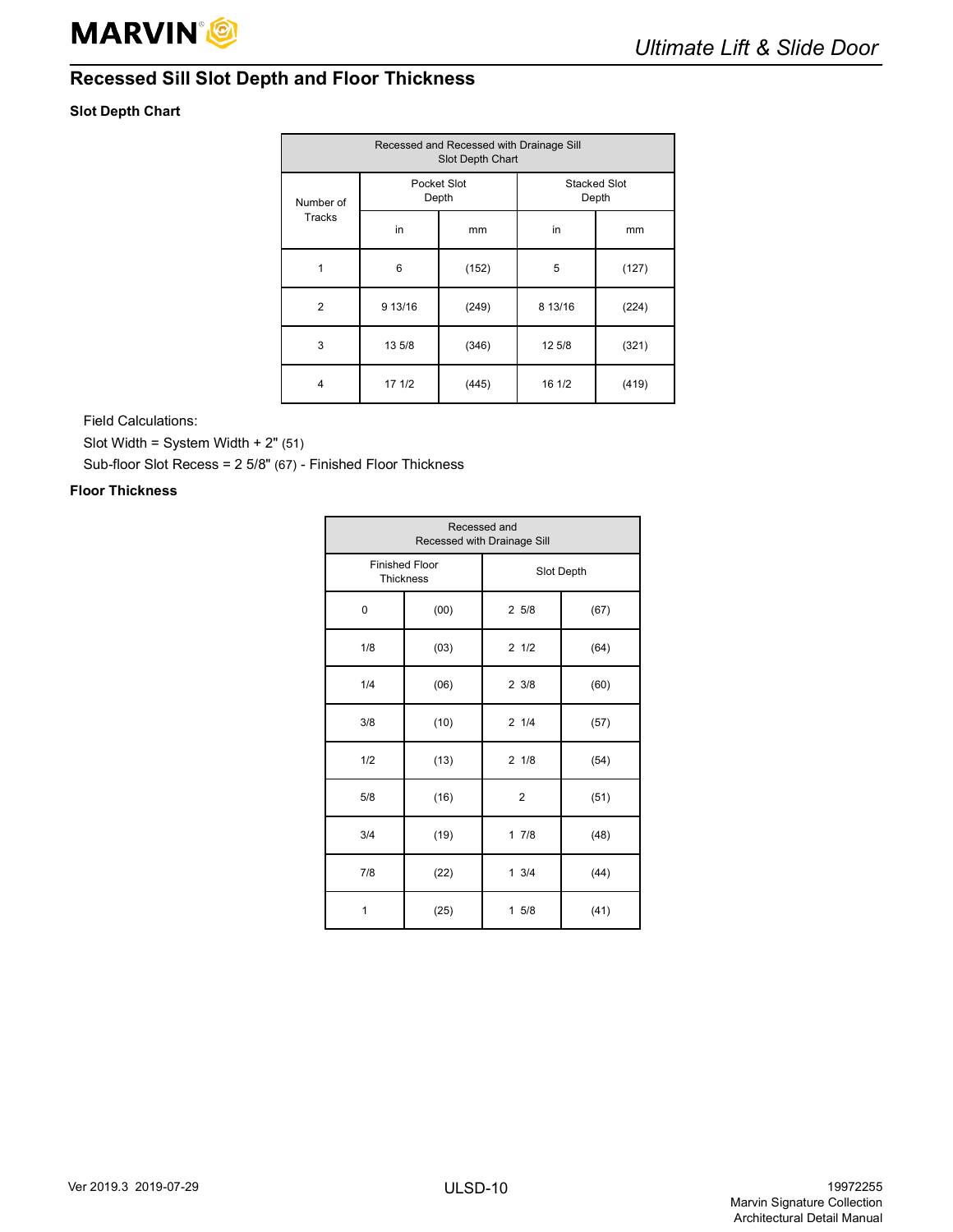

# <span id="page-12-0"></span>**Sill Details: Performance Sill - Stacked and Pocket Units**

Scale: Not to Scale

#### **Description of Measurements used**

- L. **Total RO Height:** Is from the bottom of the slot (or sub-floor) to 1/2" (13) above the header jamb.
- M.**Rough Opening Height:** From the sub floor surface to 1/2" (13) above the header jamb.
- N. **Frame Height:** Top of sill cover to top of header jamb.
- O.**System OM Height:** Distance from the bottom of the sill to top of head jamb.



Performance Sill w/ Subfloor Performance Sill w/ Open Face slot

*NOTE: Square sticking is the default for the Tall Bottom Rail product.*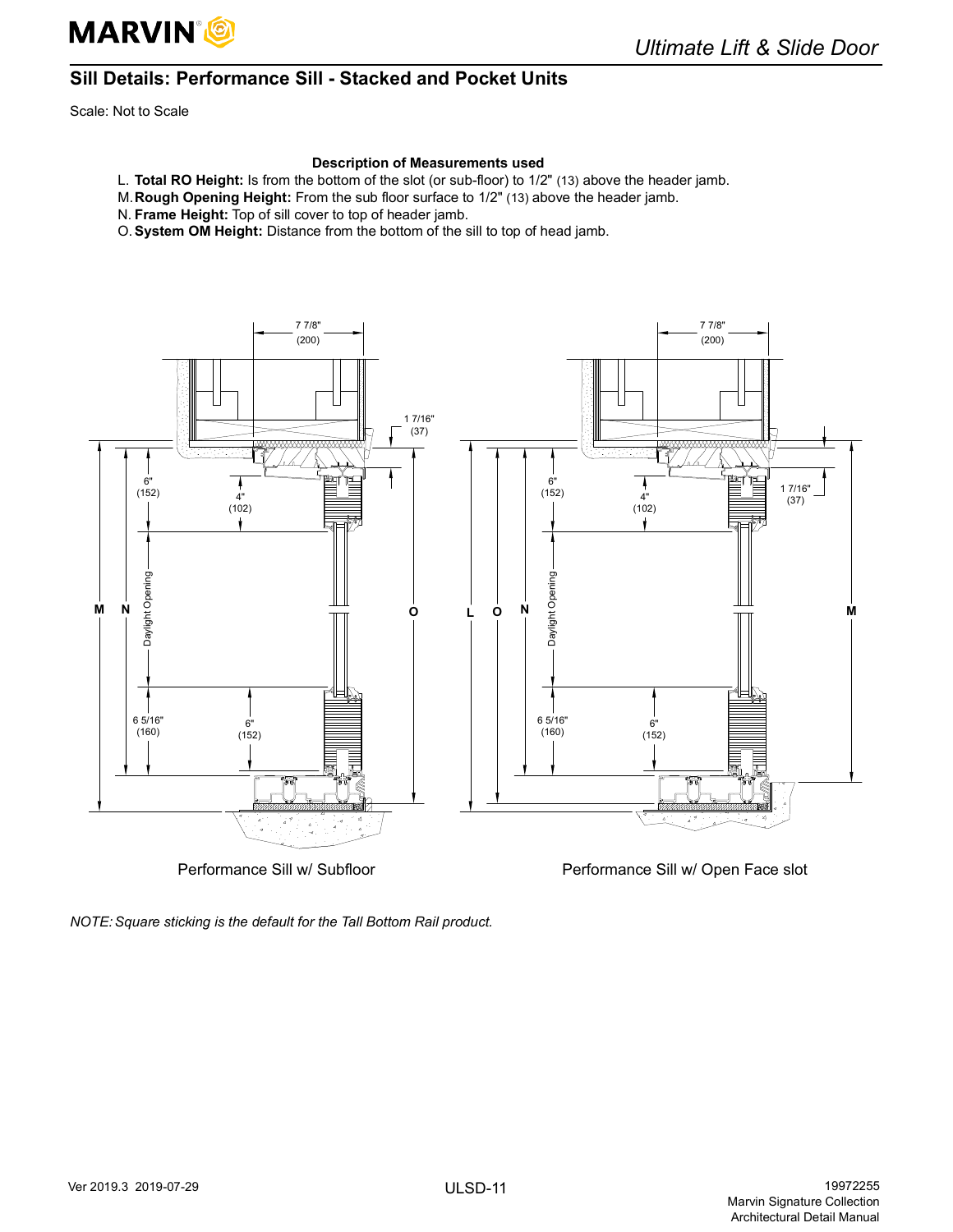# <span id="page-13-0"></span>**Performance Sill Slot Depth and Floor Thickness**

## **Open Face Slot Depth Chart**

| Open Face Slot Depth |          |                         |  |  |  |
|----------------------|----------|-------------------------|--|--|--|
| Number of            |          | Slot Depth<br>(minimum) |  |  |  |
| Tracks               | in       | mm                      |  |  |  |
|                      | 4 5/16   | (110)                   |  |  |  |
| $\overline{2}$       | 81/8     | (206)                   |  |  |  |
| 3                    | 11 15/16 | (303)                   |  |  |  |
| 4                    | 15 13/16 | (402)                   |  |  |  |

## **Floor Thickness**

| Performance Sill with Sub-Floor<br>Slot Recess and Open Face |      |                                 |      |
|--------------------------------------------------------------|------|---------------------------------|------|
| Available Floor<br><b>Thickness</b>                          |      | Sub-Floor<br><b>Slot Recess</b> |      |
| in                                                           | mm   | in                              | mm   |
| 0                                                            | (00) | $2 \frac{3}{8}$                 | (60) |
| 1/4                                                          | (06) | 21/8                            | (54) |
| 1/2                                                          | (13) | 17/8                            | (48) |
| 3/4                                                          | (19) | 15/8                            | (41) |
| 1                                                            | (25) | 13/8                            | (35) |
| 11/4                                                         | (32) | 11/8                            | (29) |
| 11/2                                                         | (38) | 7/8                             | (22) |
| $1 \frac{3}{4}$                                              | (44) | 5/8                             | (16) |
| $\overline{2}$                                               | (51) | 3/8                             | (10) |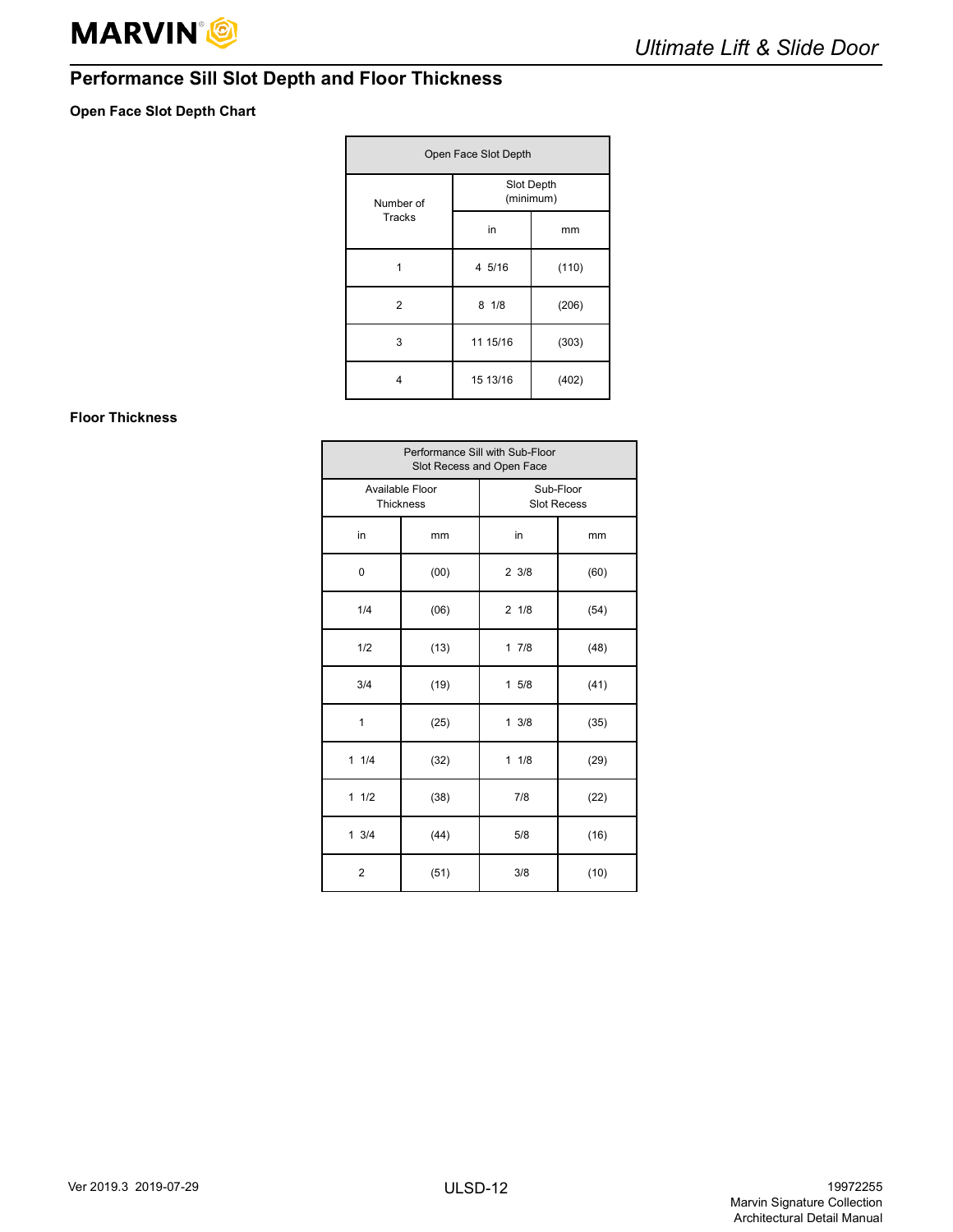

# <span id="page-14-0"></span>**Operating Configurations: Stacked**

Scale: Not to Scale



**Jamb Depths Minimums for Stacked:** (jamb depths vary dependent upon operating configuration)

- 2 panel 6 27/32" (173)
- 3 panel 10 21/32" (271)
- 4 panel 14 1/2" (368)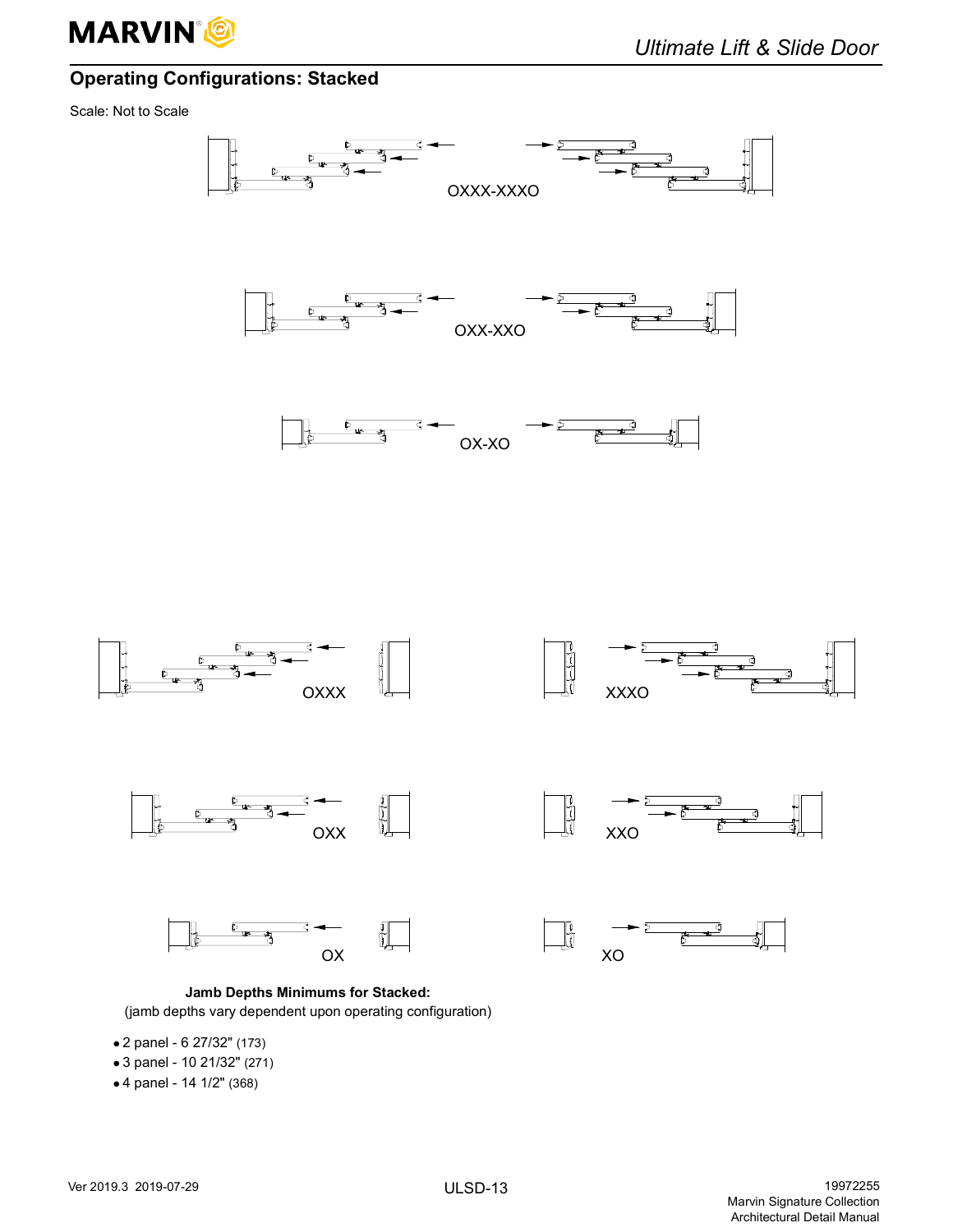

# <span id="page-15-0"></span>**Operating Configurations: Pocket**

Scale: Not to Scale

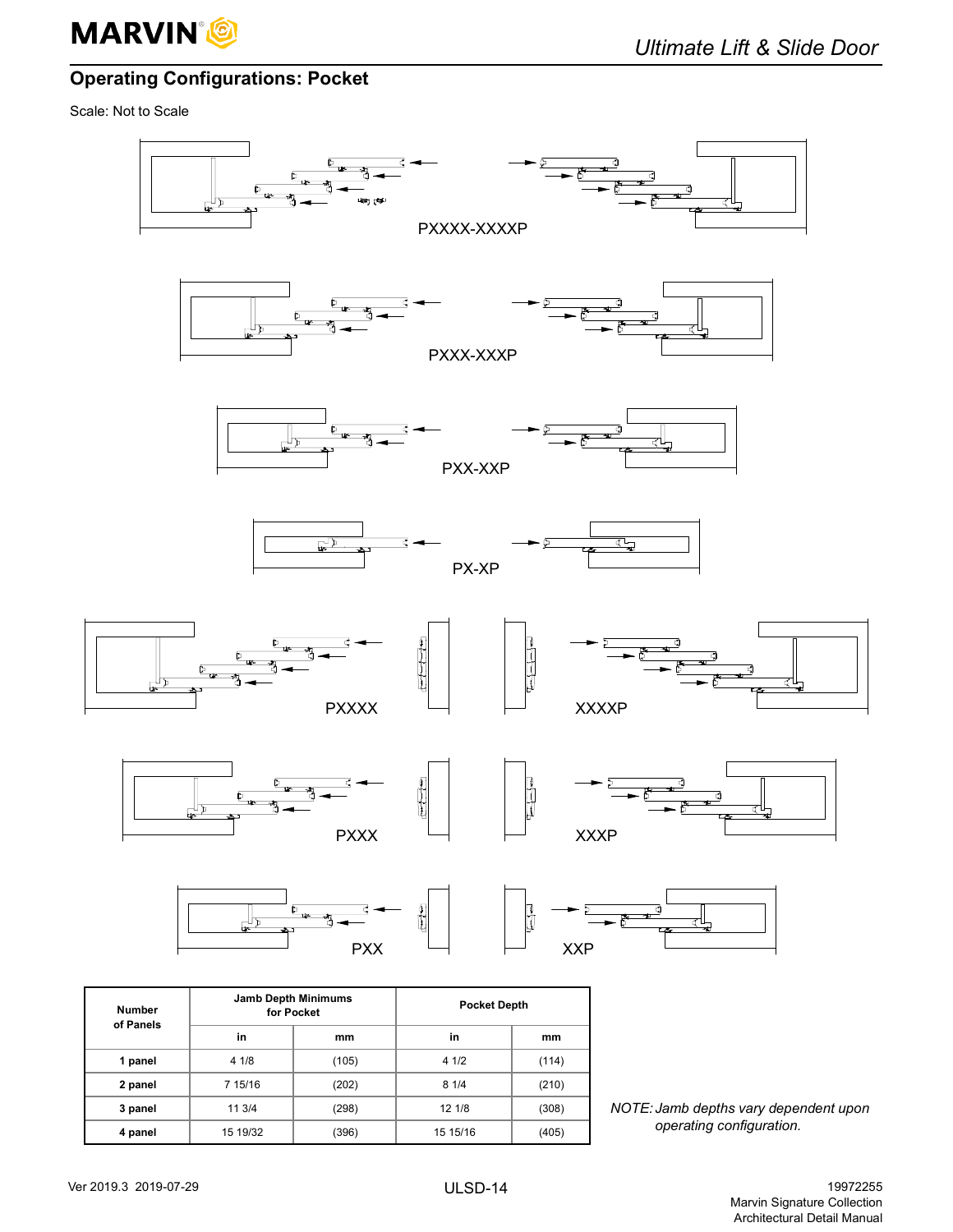

## <span id="page-16-0"></span>**Section Details: Stacked - Short Bottom Rail and Tall Bottom Rail**

Scale: Not to Scale

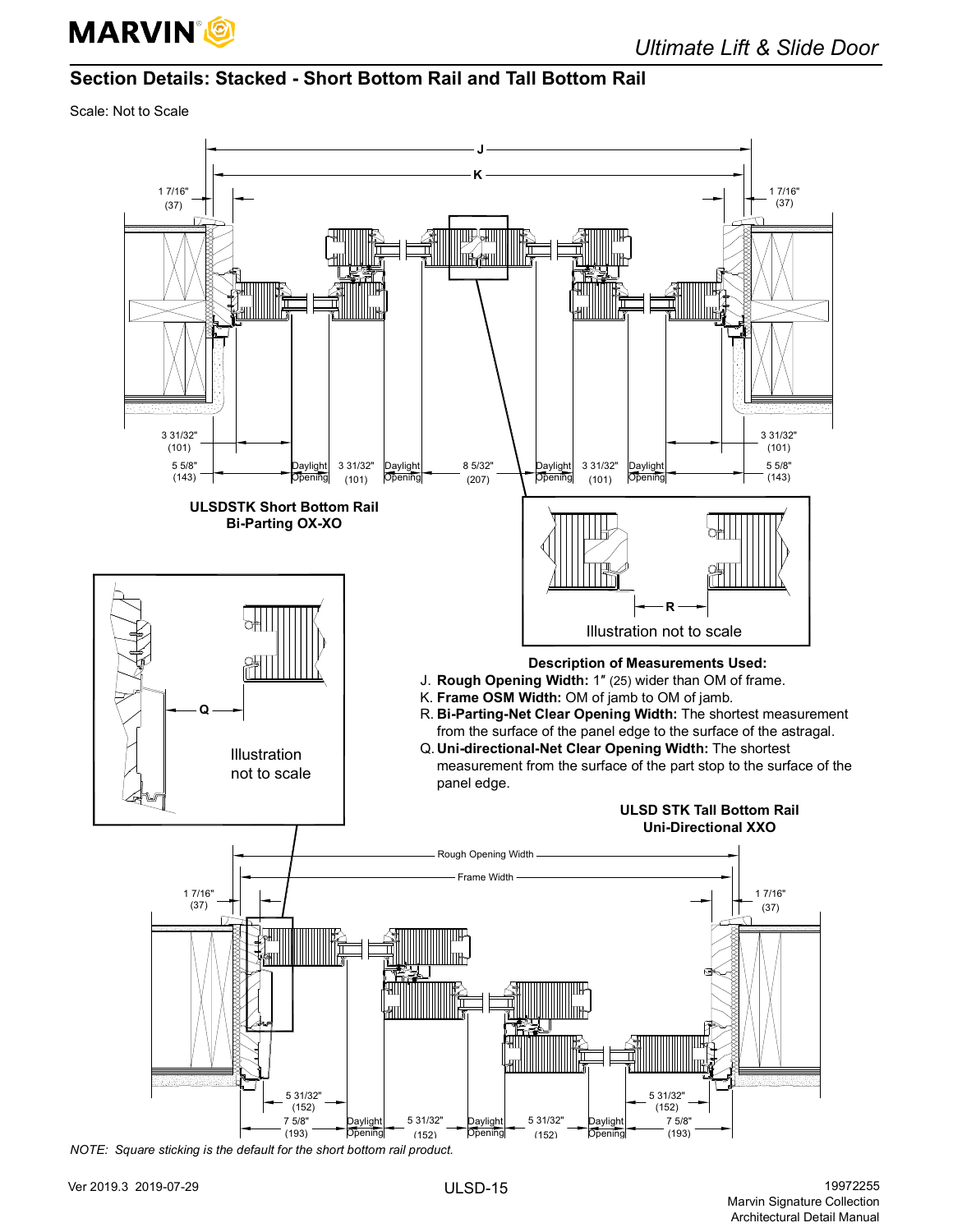

## <span id="page-17-0"></span>**Section Details: Pocket - Short Bottom Rail - Uni-Directional**

Scale: Note to Scale



- I. **Pocket Depth:** Is measured from the pocket interlock base attachment to the interior surface of the pony wall.
- P. **Net Clear Opening Width:** The shortest measurement from the surface of the part stop to the surface of the panel edge.

*NOTE: Square sticking is the default for the short bottom rail product.*